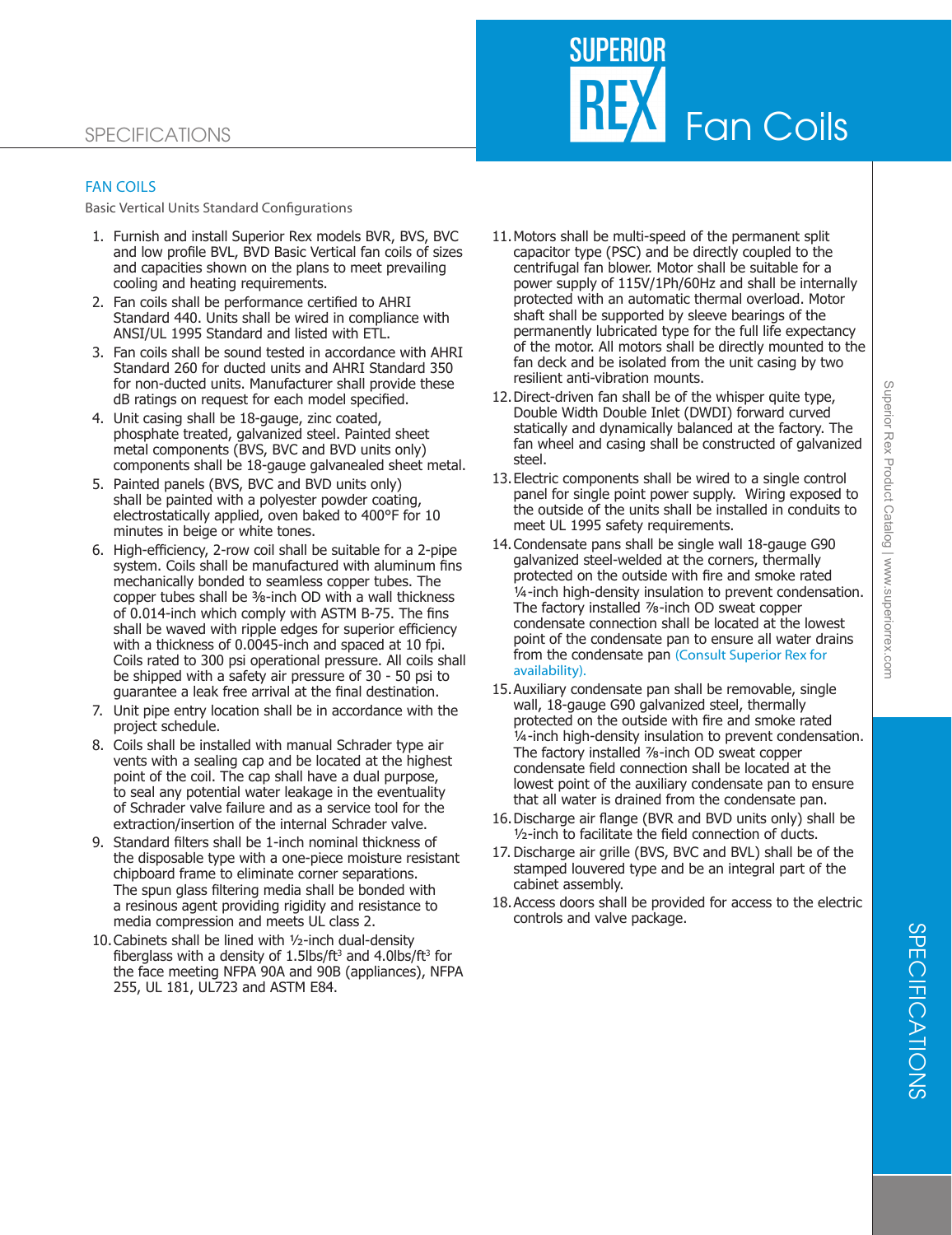# SPECIFICATIONS

# FAN COILS

Basic Vertical Units Optional Configurations

### COOLING AND HEATING COIL

- 1. High-efficiency 3-, 4- and 5-row coils suitable for 2-pipe systems (BVR, BVS and BVC 5-row maximum).
- 2. High-efficiency single block with 2, 3 and 4-rows chilled water (CW) with 1-row re-heat/pre-heat coil suitable for 4-pipe system applications, or
- 3. High-efficiency single block with 2, 3 rows chilled water (CW) with 2-row re-heat/pre-heat coil suitable for 4-pipe system applications.

#### **FILTER**

- 1. Filter shall be 1-inch pleated filter with an average atmospheric dust spot efficiency range of 20 - 30% per ASHRAE Standard 52.1 test method, or
- 2. Filter shall be 1-inch washable filter consisting of synthetic fibers coated with a special resin, then baked together at a high temperature resulting in a tough and springy, thoroughly bonded, nearly rigid air filtration media. Washable filters shall have a longer service life, better structural integrity as well as being completely odor free.
- 3. A spare set of filters shall be available for replacement after the commissioning of the unit and prior to the handover of the project.

#### MOTOR AND MOTOR ACCESSORIES

- 1. Motors shall be suitable for 115V/1Ph/60Hz or 208V/1Ph/60Hz or 230V/1Ph/60Hz or 277V/1Ph/60Hz power supplies (delete as applicable).
- 2. A motor in-line quick disconnect shall be installed to facilitate the removal/replacement of motor.

#### THERMOSTAT AND ACCESSORIES

Refer to the Accessories section for details.

#### DISCONNECT SWITCH AND FUSES

Units shall be wired for single point power supply with a disconnect switch and fuse(s) to match the unit full maximum circuit ampacity (MCA) in line with UL 1995. 2-Pipe Heat/Cool Auto

#### CHANGEOVER SWITCH

A mechanical changeover switch shall be supplied on 2-pipe systems to automatically change over the thermostat operation for summer and winter modes.

#### ELECTRIC HEATER AND ACCESSORIES

1. Electric heaters shall be of the wound type mounted in a metal frame and supported by ceramic rings and terminals. Electric heaters shall be installed on the blower discharge side for better heat dissipation and shall include an automatic reset, high limit cut-out and contactor.

2. 2-pipe standby electric heating heaters shall be installed and pre-wired as standby heating for the eventuality of a failure of the primary hot water (HW) system. A changeover sensor shall be installed in each unit and the changeover between the failed hot water system and the standby electric heater shall be automatic.

# CHILLED AND HOT WATER VALVE CONTROLS

Refer to the Accessories section for details.

#### CONDENSATE PAN AND ACCESSORIES

- 1. Condensate pan shall be single wall manufactured in 20-gauge 304 stainless steel and shall be thermally protected on the outside with fire and smoke rated ¼-inch high-density insulation to prevent condensation. The factory installed ⅞-inch OD sweat copper condensate connection shall be located at the lowest point of the condensate pan to ensure that all water is drained from the condensate pan (Consult Superior Rex for availability), or
- 2. Condensate pan shall be double wall construction consisting of an outer and inner skin. The outer skin shall be manufactured of 18-gauge G90 galvanized sheet metal wrapped around the inner skin with 1-inch thermal insulation between both skins to prevent condensation. The inner skin of the double wall condensate pan shall be of 18-gague G90 galvanized sheet metal, or
- 3. Condensate pan shall be double wall construction consisting of an outer and inner skin. The outer skin shall be manufactured of 18-gauge G90 galvanized sheet metal wrapped around the inner skin with 1-inch thermal insulation between both skins to prevent the formation of condensation. The inner skin of the double wall condensate pan shall be of 20-gauge 304 stainless steel galvanized sheet metal.
- 4. A mastic coating shall be applied to the inside of the condensate pan for a prolonged life.

#### AUXILIARY CONDENSATE PAN AND ACCESSORIES

- 1. Auxiliary condensate pan shall be removable, single wall 20-gauge 304 stainless steel, thermally protected on the outside with fire and smoke rated ¼-inch highdensity insulation to prevent condensation. The factory installed ⅞-inch OD sweat copper condensate field connection shall be located at the lowest point of the auxiliary condensate pan to ensure that all water is drained from the condensate pan.
- 2. An automatic safety overflow switch shall be located in the auxiliary condensate pan and be interconnected to the unit electric system preventing the unit operation if an overflow status is detected.

Fan Coils